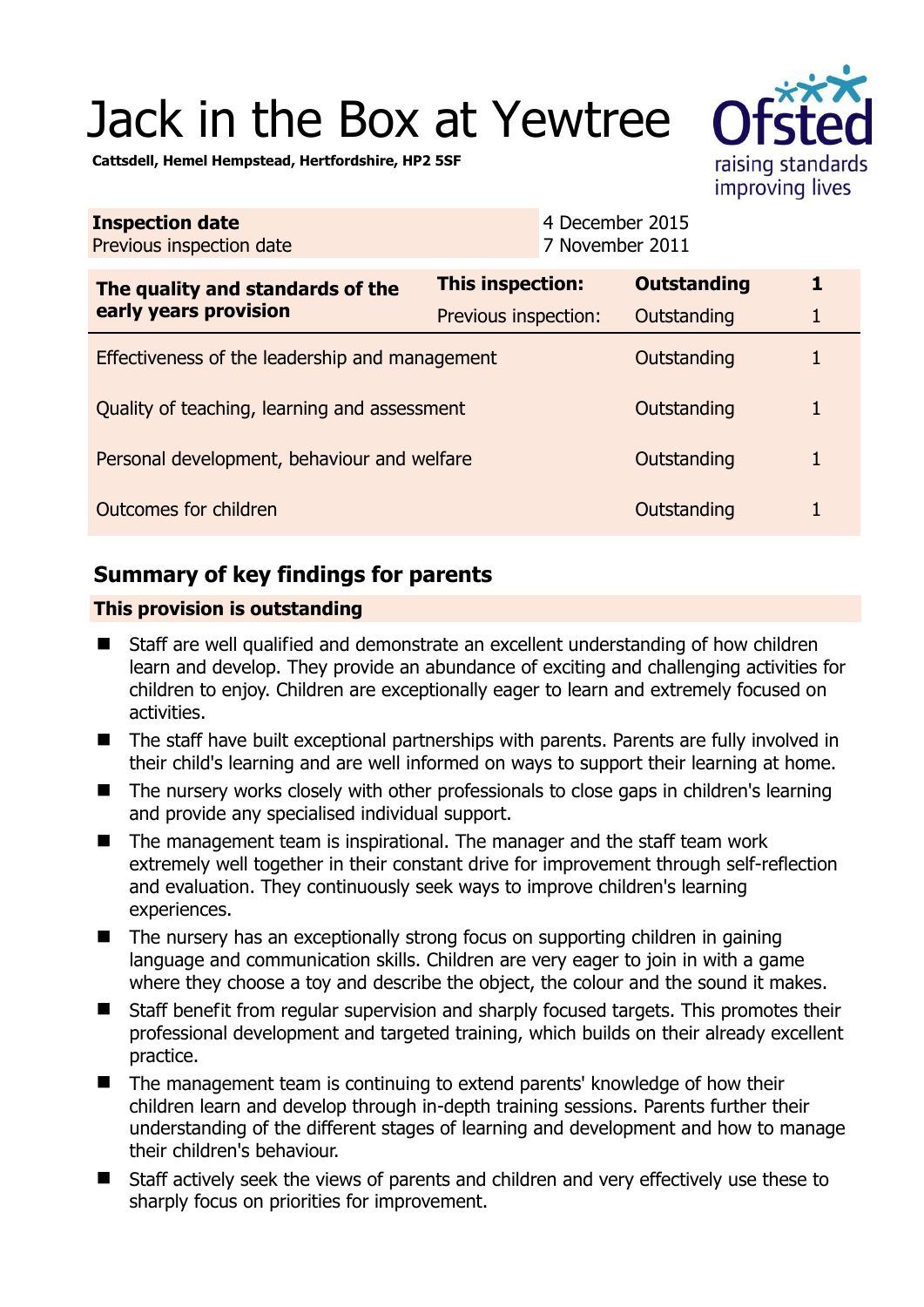## **What the setting needs to do to improve further**

## **To further improve the quality of the early years provision the provider should:**

■ exploit the opportunities for children to use an extended range of information and communication technology.

### **Inspection activities**

- $\blacksquare$  The inspector observed the quality of teaching during activities indoors and outdoors, and assessed the impact this has on children's learning.
- The inspector completed a joint observation with the manager.
- The inspector held a meeting with the manager and looked at relevant documentation, such as the self-evaluation, children's learning journeys, relevant policies and evidence of the suitability of staff working in the nursery.
- The inspector spoke to a selection of parents, staff and children during the inspection and took account of their views.

**Inspector**  Michelle Baldock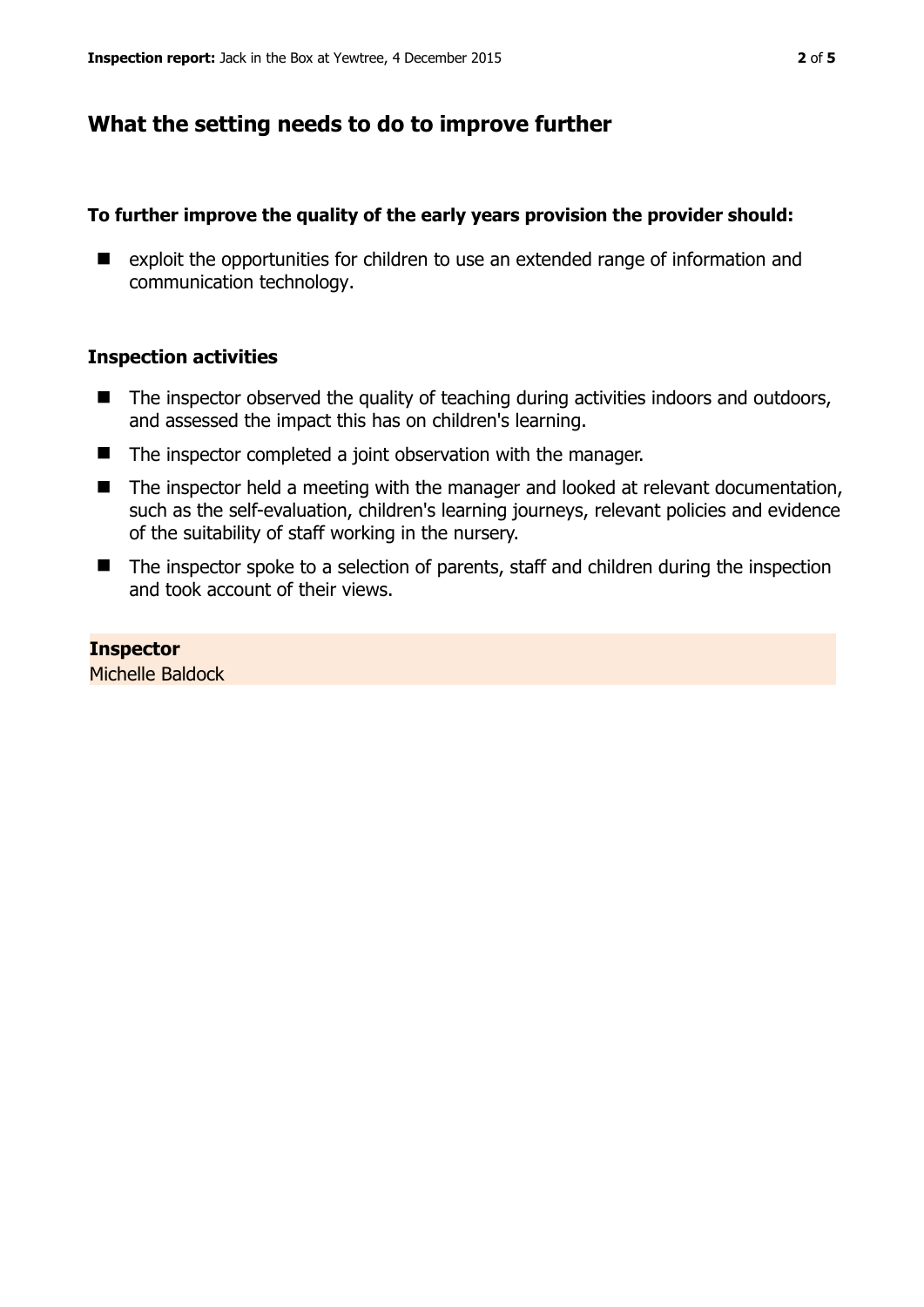## **Inspection findings**

#### **Effectiveness of the leadership and management is outstanding**

The arrangements for safeguarding are effective. There are robust systems in place for staff recruitment, vetting and induction, which promotes children's safety and well-being. All staff are very knowledgeable and know the signs to be aware of that would raise a concern about a child's welfare. All staff know who to contact and the procedure to follow in reporting a concern. Through peer observations, staff are encouraged to share excellent practice and learn from one another, which contributes to the high quality of teaching and learning. Staff are supported in keeping their training up to date and accessing training that will benefit the nursery as a whole. The management team rigorously monitors the children's progress from their starting points and their targeted programme of support and development. The nursery works very closely with the local children's centre in supporting parents.

### **Quality of teaching, learning and assessment is outstanding**

Staff use precise planning, observations and assessments to meticulously plan children's next steps in learning. The planning incorporates children's interests and their targeted next steps. Sharply focused, challenging activities and learning opportunities support children to make exceptional progress. Staff support children's progress in mathematics. Children roll a dice, count the number of dots and match the number on their gingerbread person. Children use number lines to support them in their counting and recognising of written numerals. Children have focused group times which strengthen their learning of mathematics. They listen to a story about shapes and are encouraged to join in and find shapes around the room that match with the ones in the story. They learn how many sides and how many corner points each shape has. The nursery has already recognised the potential to offer children even further opportunities to use an extended range of information and communication technology equipment.

#### **Personal development, behaviour and welfare are outstanding**

Children are very confident and rapidly acquire independence skills. Children put on their own coats and boots. In craft activities, they can choose for themselves from an extensive range of resources. New children settle very quickly at the nursery, supported by their key person's individual attention. Through parent and toddler groups held once a week, they forms close bonds with staff before they start at the nursery. Staff make excellent use of daily opportunities, such as meal and snack times, to support children to understand about keeping healthy. Children have a wealth of opportunities for learning outside. This is beneficial to children who prefer an outdoor style of learning. Children have made a fairy woodland area using natural objects, which extends their learning about the world.

#### **Outcomes for children are outstanding**

All children are making exceptional progress from their starting points, including those who speak English as an additional language, disabled children and those with special educational needs. Gaps in learning are swiftly identified and targeted support is given. Children are extremely well prepared for their next stage in learning and for moving on to school.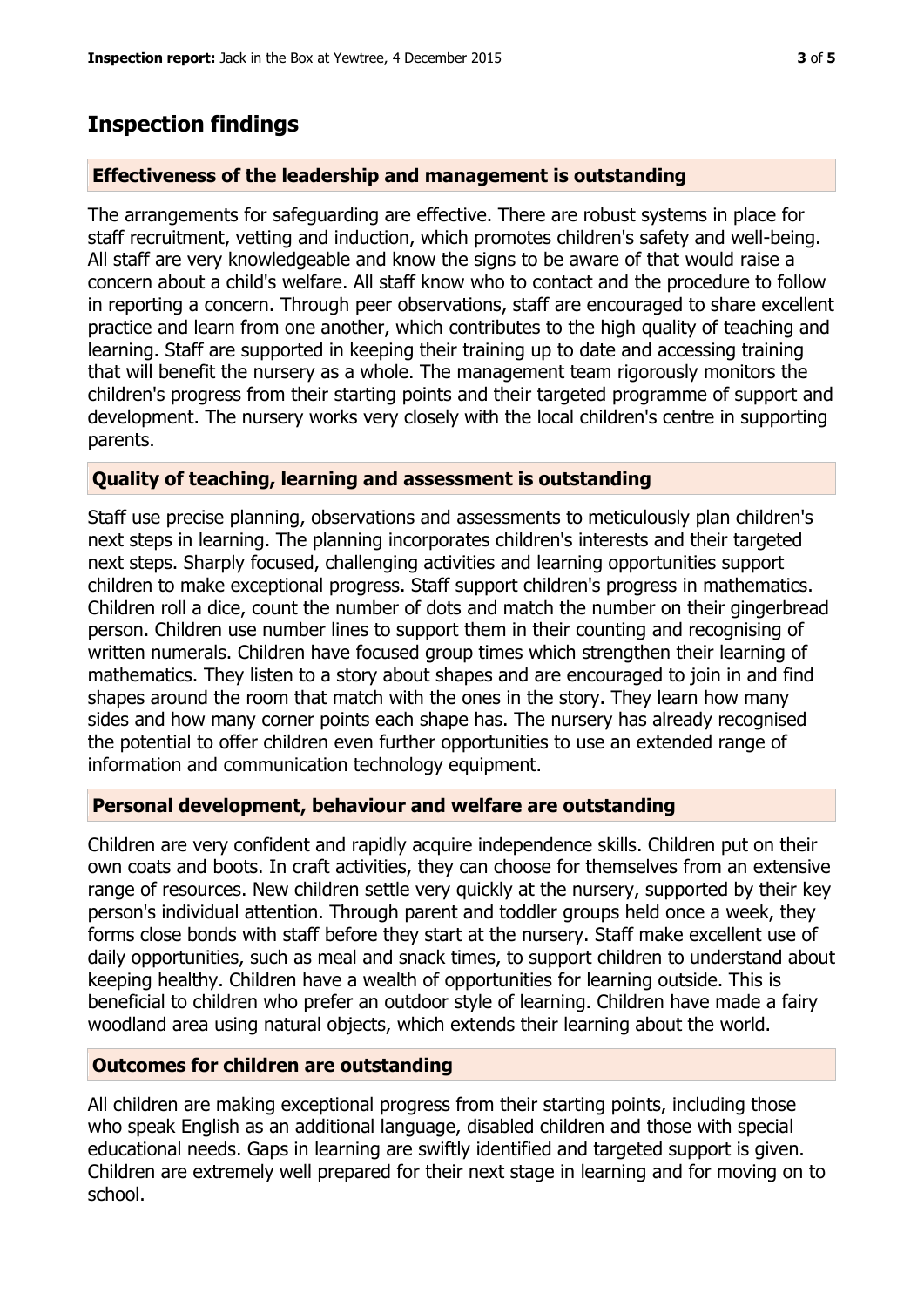## **Setting details**

| Unique reference number       | EY427014                                               |  |
|-------------------------------|--------------------------------------------------------|--|
| <b>Local authority</b>        | <b>Hertfordshire</b>                                   |  |
| <b>Inspection number</b>      | 850151                                                 |  |
| <b>Type of provision</b>      | Full-time provision                                    |  |
| Day care type                 | Childcare - Non-Domestic                               |  |
| <b>Registers</b>              | Early Years Register, Compulsory Childcare<br>Register |  |
| <b>Age range of children</b>  | $2 - 5$                                                |  |
| <b>Total number of places</b> | 26                                                     |  |
| Number of children on roll    | 64                                                     |  |
| <b>Name of provider</b>       | Jack In The Box Partnership                            |  |
| Date of previous inspection   | 7 November 2011                                        |  |
| <b>Telephone number</b>       | 07958746531                                            |  |

Jack in the Box at Yewtree was registered in 2011. The nursery employs nine members of childcare staff. Of these, six hold appropriate early years qualifications at level 3 or above, including one with Early Years Professional status. The nursery opens Monday to Friday during term time only. Sessions are from 8am until 4pm. The nursery provides funded early education for two-, three- and four-year-old children.

This inspection was carried out by Ofsted under sections 49 and 50 of the Childcare Act 2006 on the quality and standards of provision that is registered on the Early Years Register. The registered person must ensure that this provision complies with the statutory framework for children's learning, development and care, known as the Early Years Foundation Stage.

Any complaints about the inspection or the report should be made following the procedures set out in the guidance 'Complaints procedure: raising concerns and making complaints about Ofsted', which is available from Ofsted's website: www.gov.uk/government/organisations/ofsted. If you would like Ofsted to send you a copy of the guidance, please telephone 0300 123 4234, or email enquiries@ofsted.gov.uk.